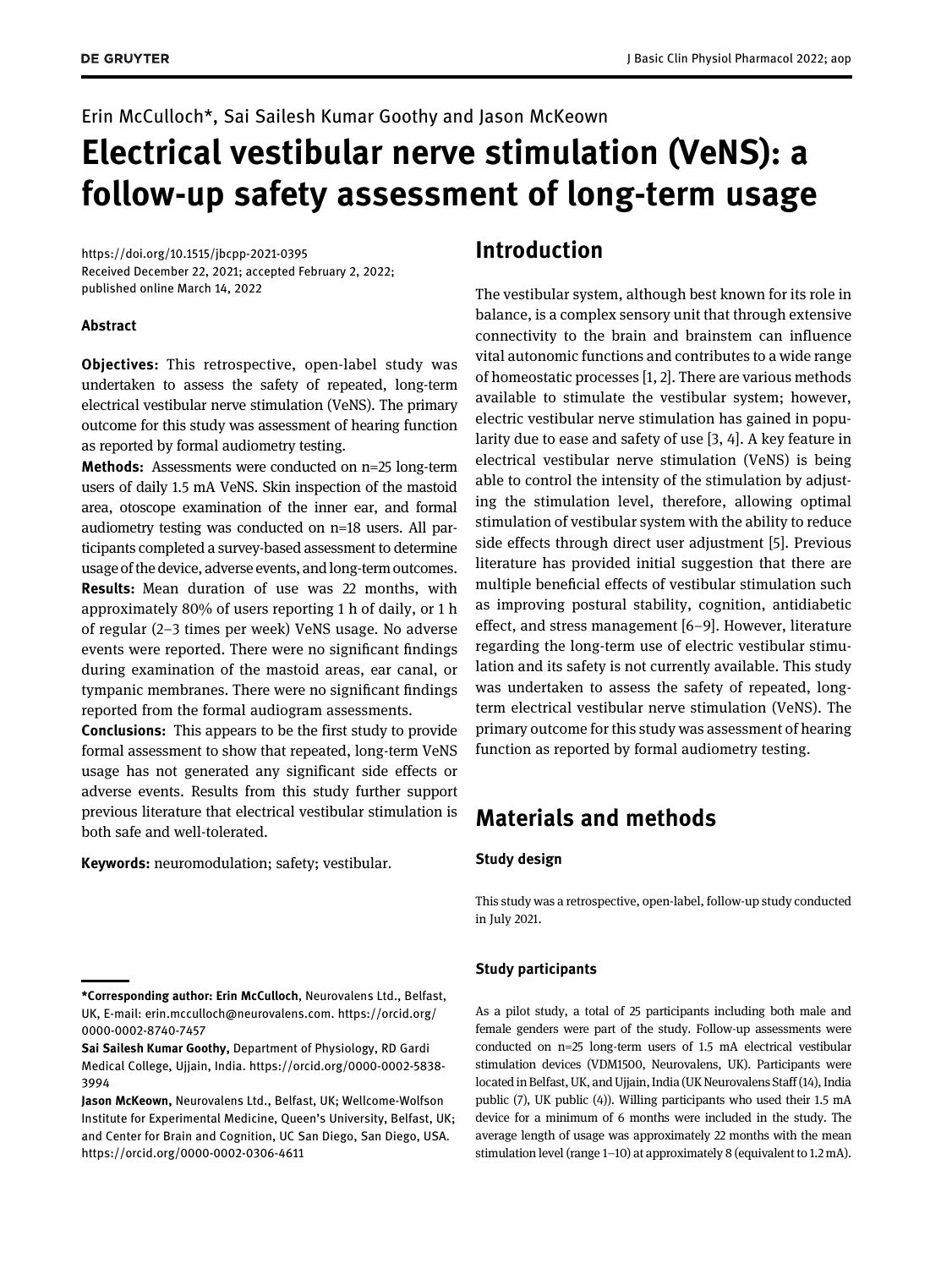#### Methods

A survey was conducted to assess the usage of the device, adverse events, and long-term outcome as reported by the user (n=25). Bilateral application of electrical VeNS using battery-powered vestibular nerve stimulator (VDM1500, Neurovalens, UK) was practiced. The intensity of the stimulation was controlled through the Bluetooth mobile app. The electrodes are placed over each mastoid process after cleaning the area with an alcoholic wipe, and then through gentle electrical pulse the vestibular nerves get stimulated. Photographic inspection of the skin behind the ears was conducted on 18 long-term users to observe if any skin irritation had been caused at the mastoid area where the electrode pads are placed. These participants also underwent otoscope examination of the inside of both ear canals and tympanic membranes. These photographs were taken using the Awelor Wireless Smart Otoscope (Model Number: T1). Formal audiometry testing was conducted on 18 users in the UK, using the GSI AMTAS Flex device. This is an automated method for testing audiometry sensitivity and is a participantdirected evaluation tool that performs diagnostic or screening air conduction audiometry with masking presented to the non-test ear. Normal hearing was defined as air-conduction thresholds at 500, 1,000, 2,000, and 4,000 Hz less than or equal to 20 dB HL.

#### Ethical considerations

Appropriate ethical consideration was taken following assessment based on guidance by the Central Office for Research Ethics Committees (COREC) and amended by the National Research Ethics Service (NRES) of the Health Research Association (UK). Confidentiality of data was maintained as per the regulations.

#### Statistical analysis

The data was analyzed using SPSS 20.0 software. Data was presented as frequency and percentage.

<span id="page-1-0"></span>Table 1: Summary of participant demographics, mean length of usage, mean stimulation level, and adverse events ( $n=25$ ).

|                                                                     | n=25                |
|---------------------------------------------------------------------|---------------------|
| Mean age, years                                                     | 38                  |
| Male, %                                                             | 15 (60)             |
| Female, %                                                           | 10(40)              |
| Mean length of usage, months                                        |                     |
| All participants                                                    | 22 months           |
| UK group                                                            | 28 months           |
| Mean stimulation level                                              | 8.12                |
|                                                                     | $(1.22 \text{ mA})$ |
| Headaches, %                                                        | O                   |
| Nausea, %                                                           | 0                   |
| Eczema, redness, or psoriasis affecting skin behind<br>both ears, % | 0                   |

### Results

Results are presented in [Table 1](#page-1-0) and [Figures 1](#page-1-1) and [2.](#page-1-2) [Table 1](#page-1-0) presents the summary of participant demographics, mean length of usage, mean stimulation level, and adverse events (n=25). The mean age of the study participants was 38 years. 60% of participants were males with 40% females. Mean length of usage for all participants for vestibular stimulation was 22 months, whereas it was 28 months for participants from the UK alone. Mean stimulation level was 8.12 (1.22 mA). None of the participants had reported symptoms such as headache, nausea, eczema, redness, or psoriasis affecting the skin behind both ears. [Figure 1](#page-1-1) presents the average duration of usage for those who had otoscope examination. 44% of UK participants who completed an otoscope examination, have used the VDM1500 device for between 3 and 4 years. [Figure 2](#page-1-2) presents the average frequency of usage for





<span id="page-1-1"></span>Figure 1: Percentage of UK participants who completed an otoscope examination independent of duration of usage. Forty four percentage of UK participants who completed an otoscope examination have used the VDM1500 device for between 3 and 4 years.



<span id="page-1-2"></span>Figure 2: Percentage of UK participants who completed an otoscope examination independent of frequency of usage. Thirty three percentage of users who completed an otoscope examination stated they used the VDM1500 device daily.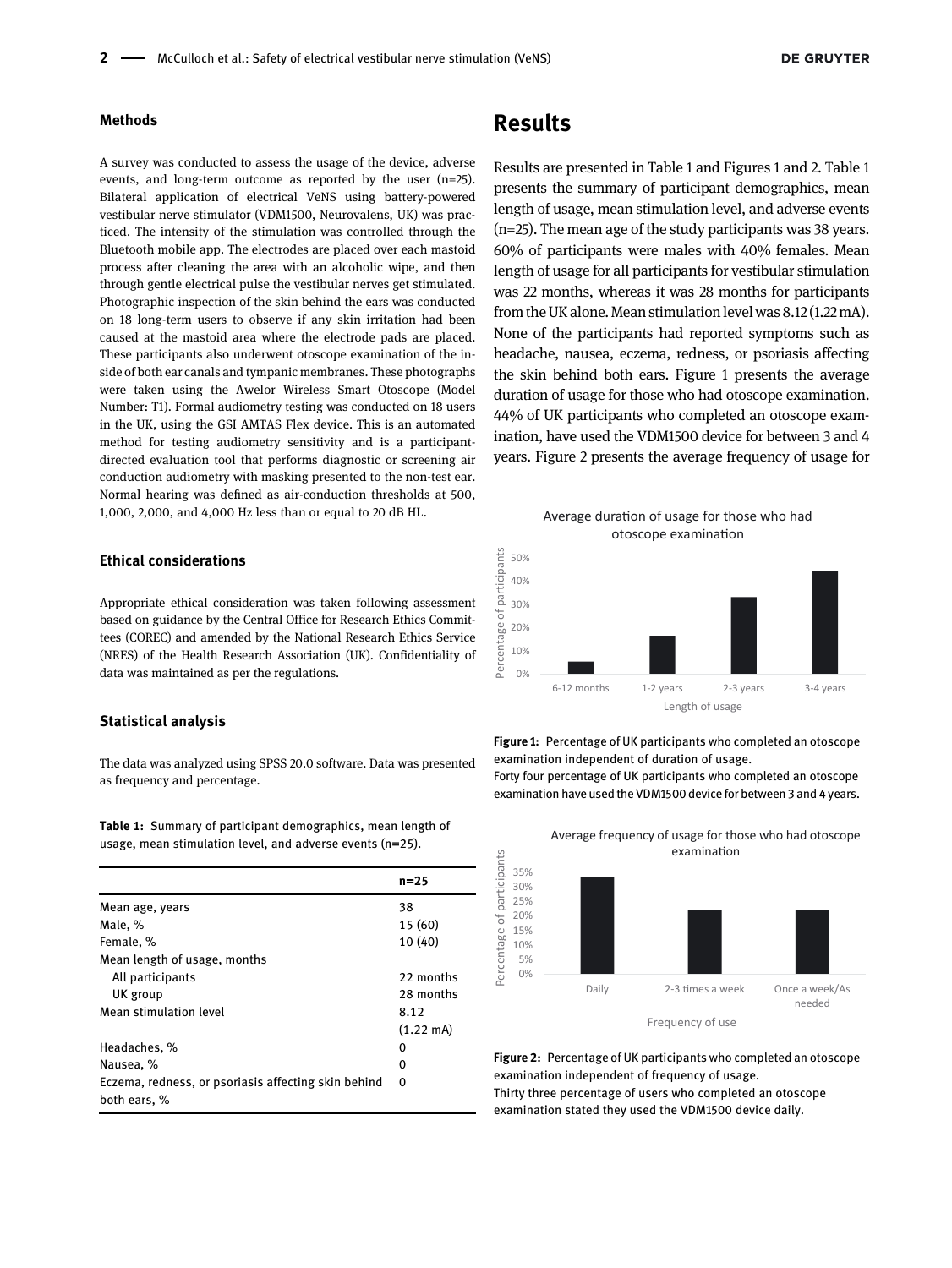those who had otoscope examination. 33% of users who completed an otoscope examination stated they used the VDM1500 device daily.

# **Discussion**

Several techniques exist to stimulate the vestibular system effectively including electrical, manual (such as rotational and swinging), caloric, and centrifugation. Vestibular stimulation can be divided into 2 groups: physiological and nonphysiological techniques. Electrical vestibular nerve stimulation (VeNS) is a nonphysiological approach that has gained popularity in recent years amongst researchers for the development of a system capable of artificially restoring the vestibular function. An advantage of VeNS is that the frequency of stimulation is easily adjusted therefore can be delivered across a wide range of outputs. Recent studies have seen many researchers interested in applying electrical vestibular nerve stimulation as an alternative therapy for patients with bilateral vestibulopathy [[10\]](#page-3-3). Research studies in animal models suggest that vestibular stimulation appears to promote either arousal or sleep depending upon the speed of stimulation (via swinging) [[11](#page-3-4)]. Electrical vestibular stimulation is also reported to show significant improvement in sleep measures and in the management of stress induced headache [[12,](#page-3-5) [13\]](#page-3-6). Earlier studies have reported the benefits of electrical vestibular nerve stimulation in management of blood glucose in patients with type 2 diabetes [\[14](#page-3-7)].

Numerous studies support beneficial effects of vestibular stimulation, however there is limited literature to support the safety of long-term vestibular nerve stimulation, therefore, this study was undertaken to investigate the safety of repeated use of electrical vestibular nerve stimulation for a long-term basis. This study recruited participants who are using a 1.5 mA VeNS device (VDM1500) repeatedly and on a long-term basis. The mean length of usage of all participants was approximately 22 months, with 44% of UK participants (n=18) reporting regular usage of the VDM1500 device for between 3 and 4 years. The information obtained by the questionnaire revealed that all the participants were comfortable with the stimulation, and no participants reported associated adverse symptoms such as skin erythema, tinnitus, or changes to hearing. No serious adverse events were reported by any users. Photographic inspection behind the ears showed no skin irritation had been caused at the mastoid area where the electrode pads are placed. This was further testified by subjecting the participants to otoscopy examination of both ear canals and tympanic membranes. No significant findings were observed upon

examination. Participants also completed formal audiometry testing with no significant findings. All audiograms were assessed, with all participant findings within the normal range. One participant had very mild reduction in 8,000 Hz hearing which is in keeping with the normal agerelated changes. Overall, assessment of this group of longterm VeNS users reported no significant adverse events, with no suggestion of any changes to hearing, tinnitus, or skin irritation with repeated use.

# Conclusions

These study outcomes highlight that long-term VeNS device usage appears to be a safe mechanism to provide regular stimulation to the vestibular system. These findings support previous literature that document the well-established safety profile of electrical vestibular stimulation and provide compelling evidence to suggest that long-term VeNS usage is safe and well tolerated.

Research funding: None declared.

Author contributions: All authors have accepted responsibility for the entire content of this manuscript and approved its submission.

Competing interests: Erin McCulloch completed this research project as part of her university placement at Neurovalens. Dr Jason McKeown is co-founder and CEO of Neurovalens.

Informed consent: Informed consent was obtained from all individuals included in this study.

Ethical approval: This project was carried out as a post marketing follow-up study and did not require ethical committee approval as per the guidance developed by the UK Medical Research Council (MRC) Regulatory Support Centre and the UK Health Research Authority (HRA).

## References

- <span id="page-2-0"></span>1. Balaban CD, Yates BJ. Vestibuloautonomic interactions: a teleologic perspective. In: The vestibular system. New York: Springer; 2004:286–342 pp.
- <span id="page-2-1"></span>2. McKeown J, McGeoch PD, Grieve DJ. The influence of vestibular stimulation on metabolism and body composition. Diabet Med 2020;37:20–8.
- <span id="page-2-2"></span>3. HaloNeuroscience. Safety of non-invasive brain stimulation delivered via the halo neurostimulation system in healthy human subjects; 2016. Available from: [https://halo](https://halo-website-static-assets.s3.amazonaws.com/whitepapers/safety.pdf)[website-static-assets.s3.amazonaws.com/whitepapers/](https://halo-website-static-assets.s3.amazonaws.com/whitepapers/safety.pdf) [safety.pdf.](https://halo-website-static-assets.s3.amazonaws.com/whitepapers/safety.pdf)